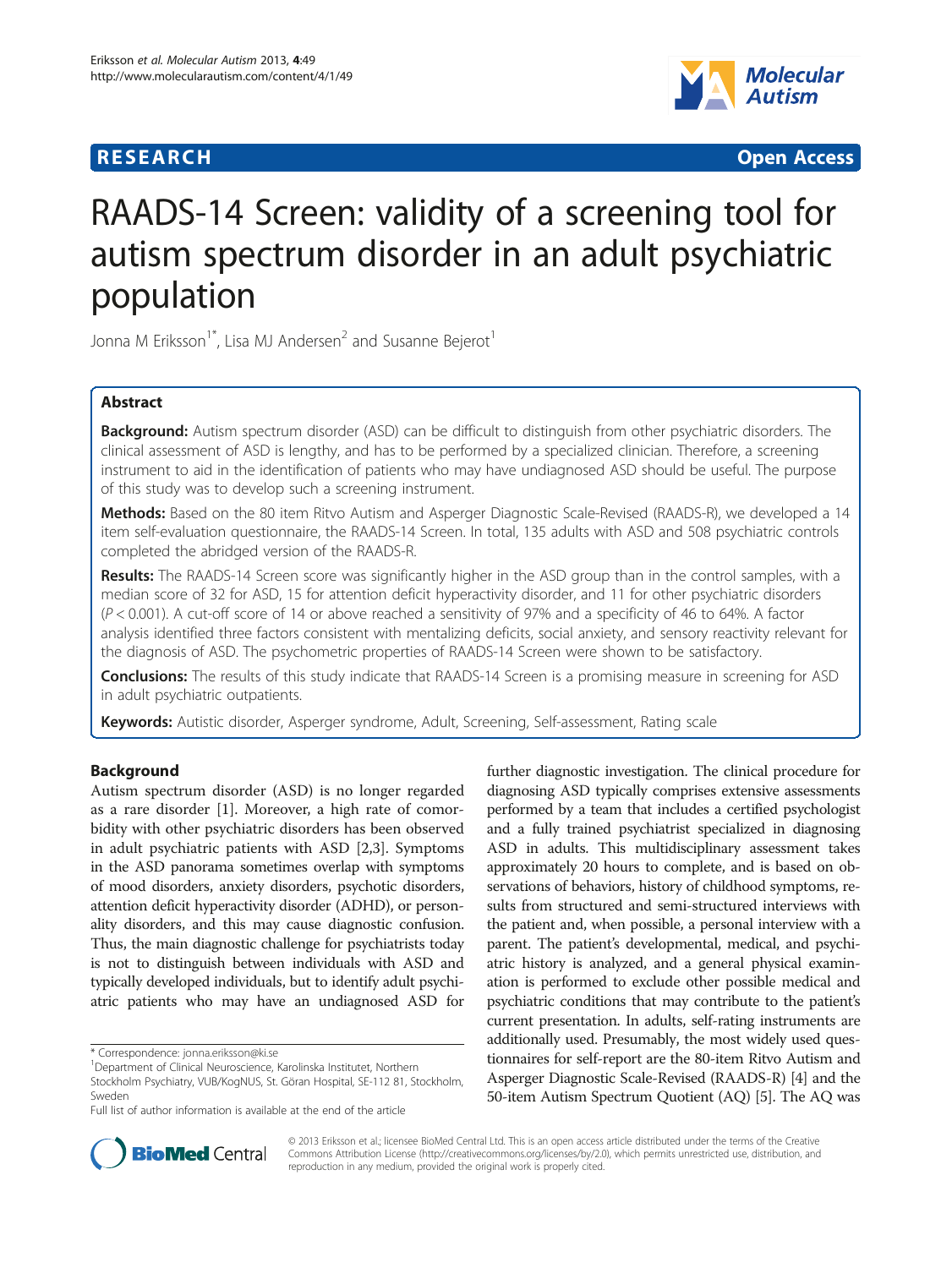<span id="page-1-0"></span>developed to measure the degree to which adults exhibit cognitive traits typical for autism, whereas the RAADS-R was specifically tailored to assist in the diagnosis of adults within the ASD spectrum by addressing symptoms based on the Diagnostic and Statistical Manual of Mental Disorders, Fourth Edition, Text Revision (DSM-IV-TR) for autistic disorder and Asperger's disorder, and the International Classification of Diseases, Tenth Revision (ICD-10) equivalent. Although a self-rating instrument is a cost-effective tool for limiting assessment of individuals with low likelihood for ASD, these two instruments may be considered too lengthy for screening purposes in the clinical setting. Two shorter versions of the AQ were recently launched, and both showed good discriminating properties between ASD and controls in the general population [\[6,7](#page-10-0)]. However, user-friendly and psychometrically valid screening instruments for adult ASD tested in psychiatric populations are still lacking. The aim of the present study was to construct such a rating scale, based on the RAADS-R, which would reflect the diagnostic criteria for ASD, and to investigate its properties in a wide range of clinically diagnosed psychiatric outpatients with normal intelligence.

## Method

#### Participants

A total of 1,233 adults made up of 643 participants with a psychiatric diagnosis and 590 non-psychiatric controls, participated in the study (Table 1). The psychiatric diagnosis participant group included 135 individuals with ASD (that is, autistic disorder, Asperger's disorder, or pervasive developmental disorder/not otherwise specified, including atypical autism), and 508 participants with ADHD, anxiety disorder, psychotic disorder, borderline personality disorder, or mood disorder. The participants with psychiatric disorders were either psychiatric outpatients  $(n = 541)$ recruited from 17 Swedish psychiatric clinics, or individuals with a psychiatric diagnosis ( $n = 102$ ) responding via a web-based survey advertised in online communities targeted to people with social anxiety disorder, ADHD, Asperger's disorder, and mood disorder. The non-psychiatric control group consisted of participants in lectures on mental health, including professionals from education, community, local government, and health sectors (Figure [1\)](#page-2-0). All participants were informed that the study concerned psychiatric diagnostics, and they were asked to fill in a questionnaire anonymously. The patients who completed the form in the psychiatric clinics were all diagnosed by a trained clinician. Swedish psychiatrists adhere to the use of DSM-IV criteria, and follow strict assessment procedures. Before receiving a diagnosis of ASD or ADHD in Sweden, the patient will undergo an extensive assessment process performed by a team of clinicians specialized in neuropsychiatry. The questionnaires were labeled with current

| Page 2 of 11 |  |  |
|--------------|--|--|
|              |  |  |

#### Table 1 Sex ratio and age per sample

| Sample                                      |      |        | Age, mean $\pm$ |              |                               |
|---------------------------------------------|------|--------|-----------------|--------------|-------------------------------|
|                                             | Male | Female | <b>Unknown</b>  | <b>Total</b> | SD, range                     |
| Phase II                                    |      |        |                 |              |                               |
| ASD <sup>a,b</sup>                          | 31   | 22     | 5               | 58           | $33.7 \pm 11.5$ ,<br>16 to 70 |
| <b>ADHD</b>                                 | 16   | 23     | 4               | 43           | $37.0 \pm 12.2$ ,<br>19 to 64 |
| Other psychiatric<br>disorders <sup>c</sup> | 41   | 50     | 4               | 95           | $35.6 \pm 12.4$ ,<br>18 to 77 |
| Mood<br>disorders <sup>d</sup>              | 17   | 13     | 1               | 31           |                               |
| Anxiety<br>disorders <sup>e</sup>           | 11   | 22     | 1               | 34           |                               |
| Psychotic<br>disorders <sup>f</sup>         | 11   | 7      | $\overline{2}$  | 20           |                               |
| Borderline<br>personality<br>disorder       | 8    | 19     | 1               | 28           |                               |
| Non-psychiatric                             | 105  | 400    | 85              | 590          | $45.0 \pm 10.9$ ,<br>19 to 66 |
| Phase III                                   |      |        |                 |              |                               |
| ASD <sup>9</sup>                            | 32   | 43     | $\overline{2}$  | 77           | $35.2 \pm 10.9$ ,<br>16 to 58 |
| <b>ADHD</b>                                 | 11   | 162    | 28              | 301          | $32.6 \pm 12.0$<br>17 to 68   |
| Other psychiatric<br>disorders              | 23   | 45     | 1               | 69           | $32.8 \pm 9.8$<br>18 to 57    |
| Mood disorders                              | 9    | 19     |                 | 28           |                               |
| Anxiety<br>disorders                        | 7    | 26     |                 | 33           |                               |
| Psychotic<br>disorders                      | 5    | 5      |                 | 10           |                               |
| Borderline<br>personality<br>disorder       | 3    | 7      |                 | 10           |                               |

<sup>a</sup>Coexisting psychiatric disorder in  $n = 23$  (40%).

bASD includes autistic disorder, Asperger's disorder and atypical autism. <sup>c</sup>In the 'other psychiatric disorders group', specific diagnoses are stated; however, the sums of reported diagnoses do not add up to the number of patients in the group because these patients may have co-occurring diagnoses.

dMood disorders include major depression and bipolar I and II. eAnxiety disorders include obsessive-compulsive disorder, generalized anxiety disorder, social anxiety disorder and post-traumatic stress disorder. f Psychotic disorders include brief psychosis, schizoaffective disorder

and schizophrenia.

<sup>9</sup> Coexisting psychiatric disorder in  $n = 45$  (58%).

diagnoses at completion in the clinic. In the smaller web sample, the participants stated their own diagnosis, and whether they were self-diagnosed or diagnosed at a clinic. Self-diagnosed participants were excluded.

#### Materials

The questionnaire included items derived from the RAADS-R and additional questions about age, sex, and psychiatric diagnoses.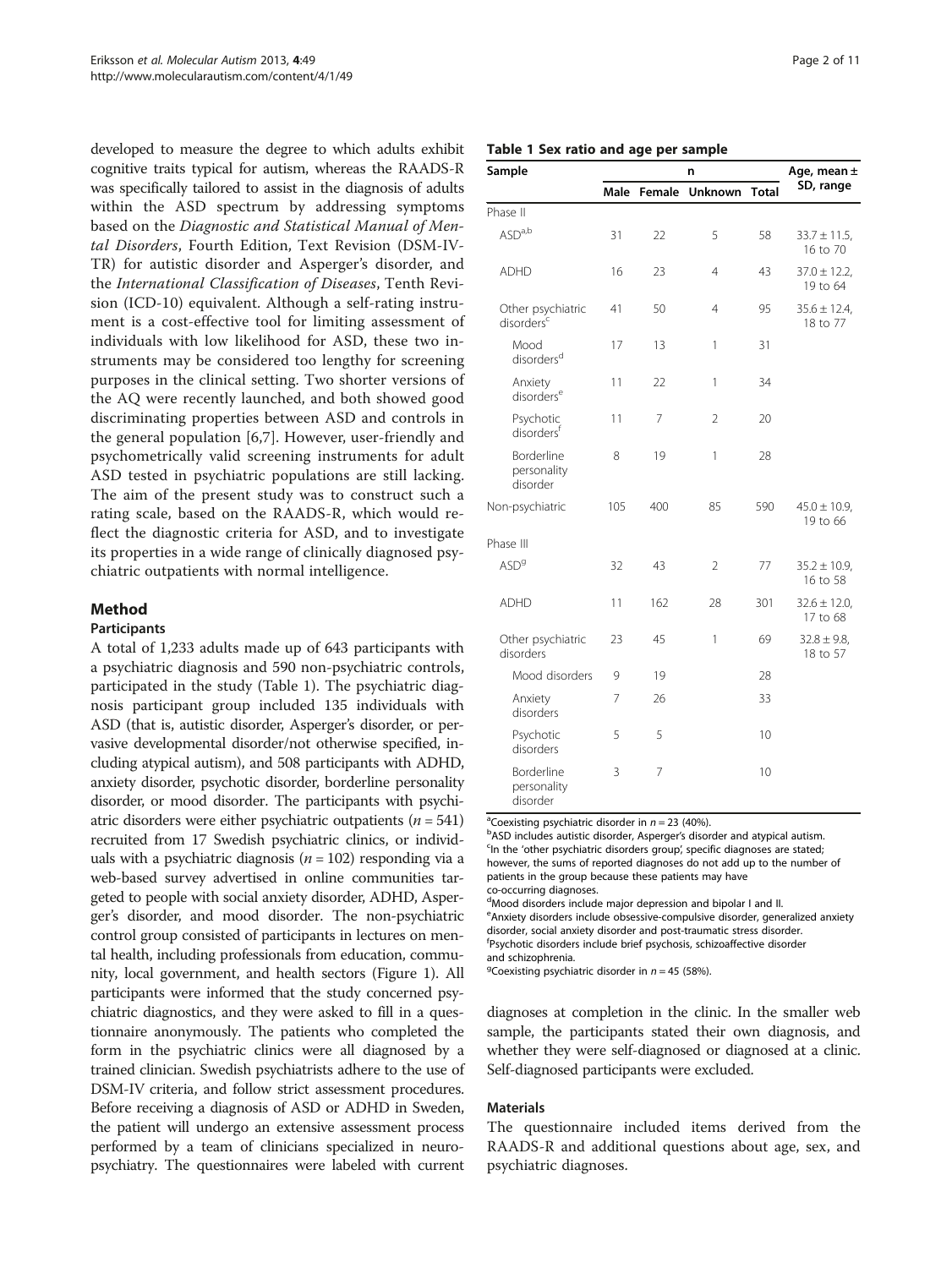<span id="page-2-0"></span>

#### Ritvo Autism and Asperger Diagnostic Scale-Revised

The RAADS-R comprises 80 statements assessing autistic traits closely matching the diagnostic criteria in the DSM-IV-TR, with the addition of sensory motor symptoms. The response alternatives to each statement are given on a four-point Likert scale (ranging from 0 to 3) indicating duration of each symptom  $(3 = 'true now and$ when I was young',  $2 =$  'true only now',  $1 =$  'true only when I was younger than  $16'$  and  $0 = 'never true'.$  Seventeen statements are reversely formulated in order to limit effects of response bias [[8](#page-10-0)]. The items correspond to the four domains of social relatedness, circumscribed interests, language, and sensory motor symptoms. Item scores are summed to a total score, which has shown good discriminative power for ASD [\[4](#page-10-0)]. The RAADS-R was translated into Swedish, and validated in a Swedish population consisting of 75 participants with ASD and 197 non-ASD controls [[9\]](#page-10-0).

#### Procedure

The objective was to minimize the number of items required from the RAADS-R, while preserving as much as possible of its discriminative power and broad symptomatology assessment, in order to obtain a short questionnaire for ASD screening in the psychiatric population. Starting with the 80 items in the RAADS-R, 14 items were selected and tested for good psychometric properties in a three-phase process (Figure 1).

#### Phase I

Based on the results from the Swedish validation of RAADS-R [\[9](#page-10-0)], 18 items that differentiated ASD participants from non-psychiatric controls were selected. In order to maintain content validity [\[10](#page-10-0)], items were selected in proportions corresponding to the original RAADS-R domains, in a number that would fit into a one-page questionnaire. Within each of the four domains in the RAADS-R, the items that best differentiated between the ASD group and the control group, and at the same time were good representatives of the domain, were determined by calculation of a discrimination index for each item. This was defined as the product of 1) the Pearson effect sizes of the difference in means between the ASD group and the control group for each item, and 2) a corrected item-total correlation; that is, the strength of the correlation of each item with all the other items in that item's domain.

#### Phase II

The 18 item pilot version was tested on 196 psychiatric outpatients, with  $(n = 58)$  and without  $(n = 138)$  ASD, and 590 non-psychiatric participants. Four items that failed to identify ASD in the psychiatric population were removed. We reordered the items, putting the five items with the best discriminating properties at the beginning of the questionnaire to allow for the possibility of a short form screener. The remaining items were mixed with respect to domain. Item numbers are given according to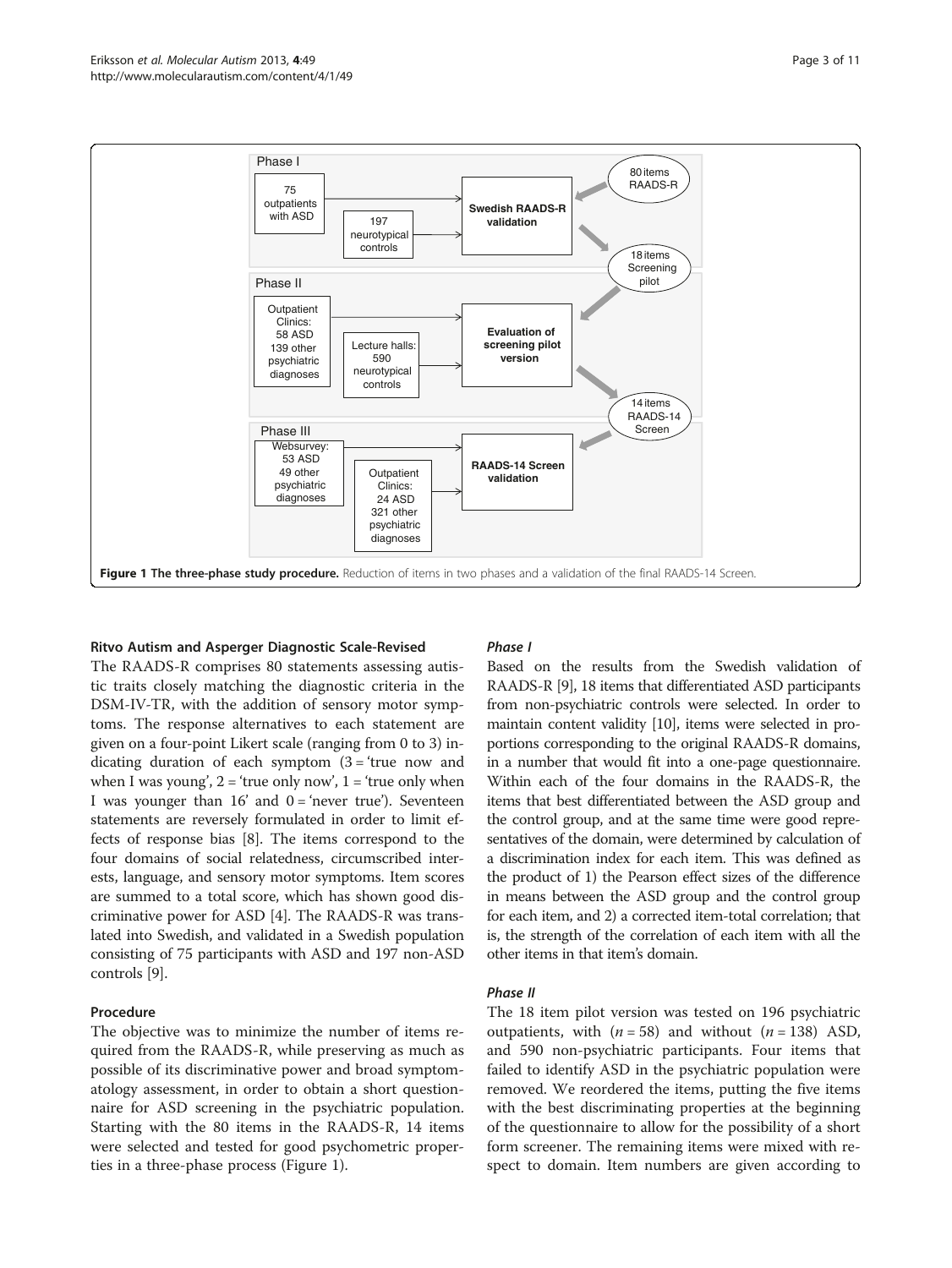the final order (Table 2). Two senior psychiatrists and a senior psychologist independently investigated the 14 items of the final RAADS-14 Screen for congruency with the ASD items in the proposed fifth edition of the DSM (DSM-5). If the clinicians' categorization on any item differed, they reached a consensus after discussion.

#### Phase III

The discriminatory properties of the RAADS-14 Screen were tested in 447 participants reporting ASD, ADHD, or another other psychiatric disorder.

A total of 89 individuals from phase II and III were excluded for: 1) failure to report a confirmed psychiatric diagnosis ( $n = 40$ ); 2) report of a psychiatric diagnosis if the person had been recruited as a non-psychiatric control  $(n = 11)$ ; 3) indication of not having read the statements properly (that is, all items checked identically without notice of a reversed item)  $(n = 35)$ ; 4) more than four missing items ( $n = 2$ ); or 5) a diagnosis of mental retardation  $(n = 1)$ . Included participants were categorized into six diagnostic groups and one group of non-psychiatric controls, as shown in Table [1](#page-1-0).

#### **Statistics**

All analyses were computed using SPSS 21.0.0.0. Similarities between distributions were tested with the independent samples Kruskal-Wallis test. Owing to the non-normal nature of the data, all differences between items and scores according to group and gender were tested with the Mann–Whitney  $U$ -test, with effect size tested with the Mann-Whitney *U*-test, with effect size<br>calculated as  $r = Z/\sqrt{N}$  [\[11](#page-10-0)] (the effect is considered large for  $r \ge 0.5$ , medium for  $0.5 > r \ge 0.3$ , and small for  $0.3 > r \ge 0.1$ ).

Discriminatory power was assessed using a receiver operating characteristic (ROC) curve. For each score, the rate of true positives (sensitivity) is plotted against the rate of false positives (1 minus specificity). The area under the curve (AUC) is a measure of the discriminatory power. An AUC greater than 0.7 is considered acceptable. Aiming to achieve good screening properties with a high sensitivity, the cut-off score was selected by choosing the lowest score corresponding to a true positive rate of 93% or greater in the combined phase II and phase III ASD samples.

#### Ethics approval

All participants provided their informed consent before completing the questionnaire. The questionnaires were regarded as research material and were responded to anonymously. The responses were coded in accordance with an established procedure. The study was approved by the Ethics Committee of Karolinska Hospital (Dnr 2010/1343-31/3).

#### Table 2 The RAADS-14 Screen

Please choose one of the following alternatives:

This is true or describes me now and when I was young.

This was true or describes me only now (refers to skills acquired).

This was true only when I was young (16 years or younger).

This was never true and never described me.

Please answer the questions according to what is true for you. Check only one column per statement!

| Some life experiences and<br>personality characteristics |                       | True now True True only Never<br>and when I only when I was true |  |
|----------------------------------------------------------|-----------------------|------------------------------------------------------------------|--|
| that may apply to you                                    | was young now younger | than 16                                                          |  |

- 1 It is difficult for me to understand how other people are feeling when we are talking
- 2 Some ordinary textures that do not bother others feel very offensive when they touch my skin
- 3 It is very difficult for me to work and function in groups
- 4 It is difficult to figure out what other people expect of me
- 5 I often don't know how to act in social situations
- 6\* I can chat and make small talk with people
- 7 When I feel overwhelmed by my senses, I have to isolate myself to shut them down
- 8 How to make friends and socialize is a mystery to me
- 9 When talking to someone, I have a hard time telling when it is my turn to talk or to listen
- 10 Sometimes I have to cover my ears to block out painful noises (like vacuum cleaners or people talking too much or too loudly)
- 11 It can be very hard to read someone's face, hand, and body movements when we are talking
- 12 I focus on details rather than the overall idea
- 13 I take things too literally, so I often miss what people are trying to say
- 14 I get extremely upset when the way I like to do things is suddenly changed

\*reversely scored item.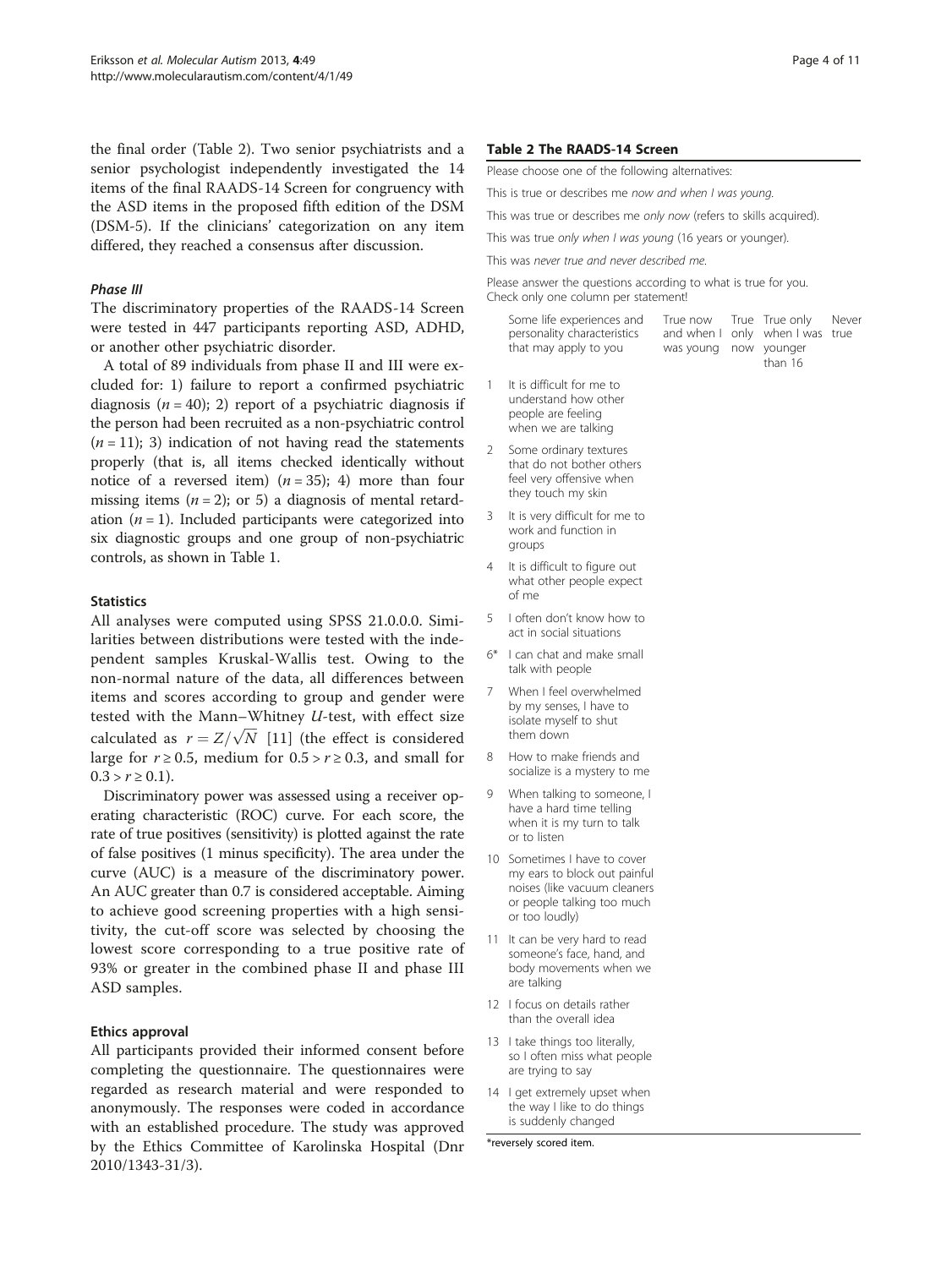#### <span id="page-4-0"></span>Results

#### Phase I: construction of a pilot version

The RAADS-R items with the highest discriminating indexes from each of the four domains were: circumscribed interests (items 9, 24, 30, 32), language (items 27, 58), social relatedness (items 5, 17, 25, 45, 55, 60, 64, 76) and sensory motor (items 29, 42, 57, 73).

#### Phase II: evaluation of an 18 item pilot version Construct validity and reliability

An exploratory factor analysis was conducted to assess the construct validity. Although the original scale has a four-factor structure, the selection of the most discriminatory items from each factor made patients with ASD endorse almost all items, resulting in a one-factor solution. However, if the ASD group was excluded, a threefactor solution emerged, with a meaningful interpretation. The three eigenvalues, selected from the scree plot of the analysis of the collapsed psychiatric and non-psychiatric control groups, yielded three principal factors, respectively explaining 32.5%, 8.5%, and 6.4% of the total variance. Factor 1 was interpreted as a domain regarding 'mentalizing deficits' and factor 2 was interpreted as 'sensory reactivity', while factor 3 was named 'social anxiety' (Table 3). The reliability was excellent ( $\alpha \ge 0.92$ ) for the full 18 item scale and satisfactory  $(\alpha > 0.7)$  for all three principal factors in the full sample. The original fourfactor structure of RAADS-R was also tested with Cronbach's alpha and showed good internal consistencies  $(\alpha > 0.8)$  for three domains, and poor consistency  $(\alpha = 0.42)$  for the language domain.

#### Distribution of scores

To study the distributions of the 18 item questionnaire scores in different groups of psychiatric diagnoses, only individuals who had reported one single diagnosis were included. Distributions of scores for the six psychiatric groups (ASD, ADHD, anxiety disorders, mood disorders, psychotic disorders, and borderline personality disorder) were compared and showed three different distribution patterns, being left-skewed in the ASD group and rightskewed in the non-psychiatric group, and all psychiatric subgroups except the ADHD group (Figure [2](#page-5-0)). Thus, the results of the participants with a psychiatric diagnosis are henceforth presented for the three samples: ASD, ADHD without ASD, and other psychiatric disorders (OPD) without ASD or ADHD.

#### Item selection for RAADS-14 Screen

A ROC analysis of each item tested the power of ASD discrimination in the psychiatric group. The four items with the lowest discriminatory power were removed from the questionnaire (that is: 'I can't tolerate things I dislike (like smells, textures, sounds, or colors)'; 'It is

Table 3 The RAADS-14 Screen domains related to the Ritvo Autism and Asperger Diagnostic Scale-Revised (RAADS-R) domains and the Diagnostic and Statistical Manual of Mental Disorders, Fifth Edition (DSM-5) criteria for autism spectrum disorder (ASD)

| RAADS-14 screen<br>domain | <b>Items</b>                                                                                                                         | DSM-5<br>criteria | <b>Original RAADS-R</b><br>domain |
|---------------------------|--------------------------------------------------------------------------------------------------------------------------------------|-------------------|-----------------------------------|
| Mentalizing deficits      | 13. I take things too literally, so I often miss what people are trying to say                                                       | A <sub>1</sub>    | Language                          |
|                           | 1. It is difficult for me to understand how other people are feeling when we are talking                                             | A2                | Social relatedness                |
|                           | 9. When talking to someone, I have a hard time telling when it is my turn to talk or to listen                                       | A1                | Social relatedness                |
|                           | 4. It is difficult to figure out what other people expect of me                                                                      | A2                | Social relatedness                |
|                           | 11. It can be very hard to read someone's face, hand, and body movements when we are<br>talking                                      | A2                | Social relatedness                |
|                           | 12. I focus on details rather than the overall idea                                                                                  | B <sub>3</sub>    | Circumscribed<br>interests        |
|                           | 14. I get extremely upset when the way I like to do things is suddenly changed                                                       | B <sub>2</sub>    | Circumscribed<br>interests        |
| Social anxiety            | 3. It is very difficult for me to work and function in groups                                                                        | A1 $(A3)$         | Social relatedness                |
|                           | 5. Loften don't know how to act in social situations                                                                                 | A1                | Social relatedness                |
|                           | 6. <sup>a</sup> l can chat and make small talk with people                                                                           | A1                | Language                          |
|                           | 8. How to make friends and socialize is a mystery to me                                                                              | A3 (A1)           | Social relatedness                |
| Sensory reactivity        | 2. Some ordinary textures that do not bother others feel very offensive when they touch<br>my skin                                   | <b>B4</b>         | Sensory motor                     |
|                           | 7. When I feel overwhelmed by my senses, I have to isolate myself to shut them down                                                  | <b>B4</b>         | Sensory motor                     |
|                           | 10. Sometimes I have to cover my ears to block out painful noises (like vacuum cleaners or<br>people talking too much or too loudly) | <b>B4</b>         | Sensory motor                     |

<sup>a</sup>Reversed statement.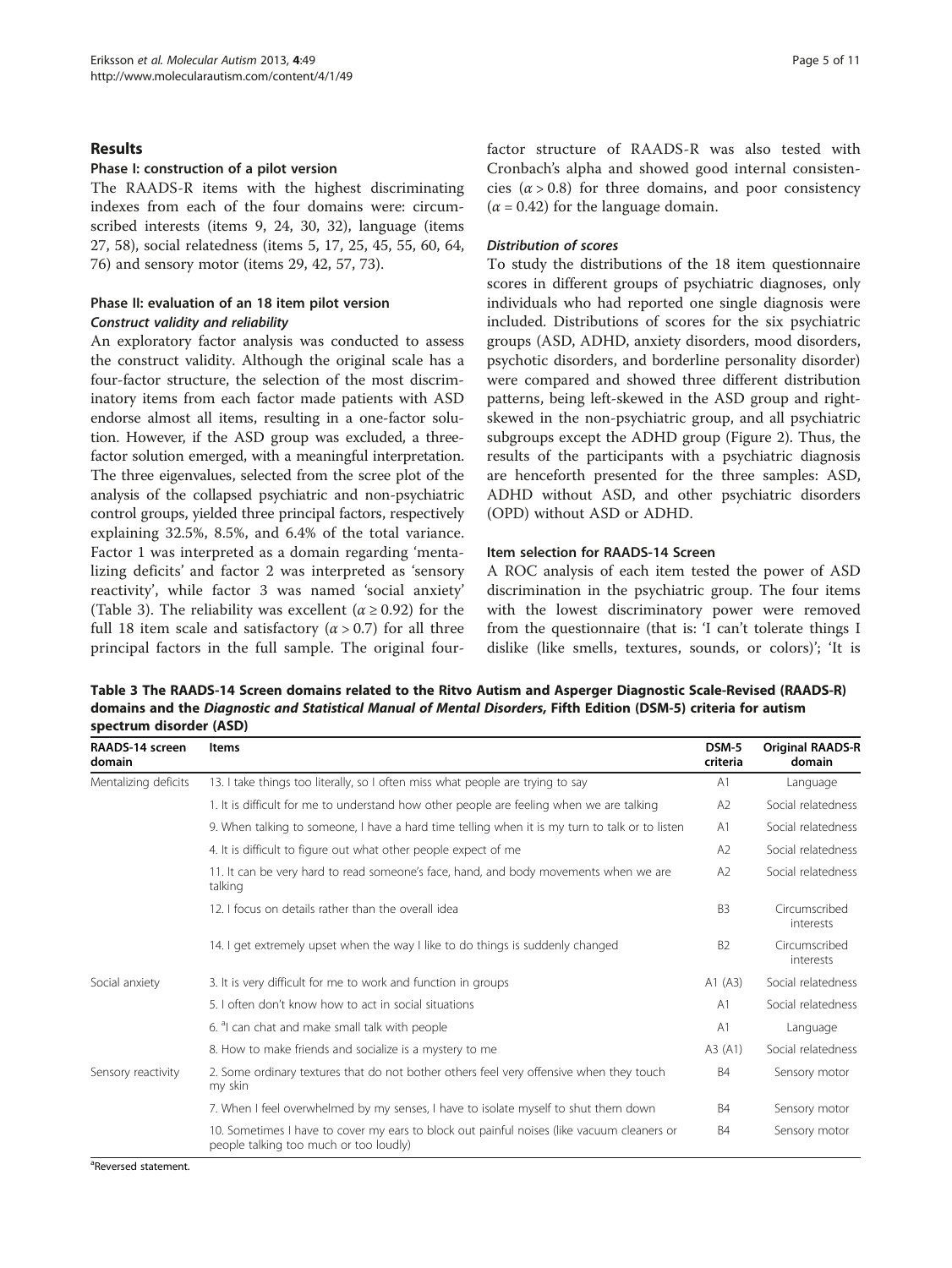<span id="page-5-0"></span>

difficult for me to start and stop a conversation. I need to keep going until I am finished'; 'I get highly confused when someone interrupts me when I am talking about something I am very interested in'; and 'Others consider me odd or different').

#### Phase III: validation of psychometric properties of RAADS-14 Screen

#### Reliability and discriminatory powers of RAADS-14 Screen

The reliabilities of the RAADS-14 Screen and the three domains obtained in phase II were calculated for each group (Table [4](#page-6-0)). In the combined phase II and phase III sample, the items in the RAADS-14 Screen showed excellent internal consistency ( $n = 1,233$ ,  $\alpha = 0.9$ ) for the full scale.

The discriminatory power was studied in the phase III samples. A ROC curve comparing the results of all participants with ASD  $(n = 77)$  and non-ADHD psychiatric controls ( $n = 69$ ) yielded an AUC of 0.91, while the ASD and ADHD ( $n = 301$ ) comparison yielded an AUC of 0.88 (Figure [3](#page-6-0)). To evaluate the discriminatory power in the non-psychiatric population, the ASD group from phase III was also tested against the non-psychiatric group  $(n =$ 590) from phase II, yielding an AUC of 0.99. A cut-off point of 14 or greater out of a maximum of 42 points yielded a 0.97 sensitivity and a specificity of 0.46 in the ADHD sample, 0.64 in the OPD sample, and 0.95 in the non-psychiatric control group (Figure [4\)](#page-7-0). Of the 135 individuals diagnosed with ASD in phase II and III, 9 scored below the cut-off point on the RAADS-14 Screen, including 2 who scored zero.

The discriminatory power of the first five items was moderately good for both the ADHD sample (AUC = 0.86) and the OPD sample  $(AUC = 0.88)$ , and excellent for the non-psychiatric sample  $(AUC = 0.98)$ . A cut-off point of 4 or greater from a maximum of 15 points yielded a sensitivity of 0.93 and a specificity of 0.45 in the ADHD sample, 0.49 in the OPD sample, and 0.90 in the nonpsychiatric sample.

#### Comparison of RAADS-14 Screen scores between diagnostic groups

The total RAADS-14 Screen scores were similarly distributed between the phase II and phase III samples for the ASD group and the ADHD and OPD control groups. Furthermore, no statistically significant difference was found in the comparison between the clinical and web samples scores and distributions for the three psychiatric groups. The comparison of scores showed that the RAADS-14 Screen total score was significantly higher  $(P < 0.001)$  in the ASD group than in the two control groups (median: ASD, 32; ADHD, 15; OPD, 11) (Figure [5](#page-7-0)), and the effect sizes indicated a large effect. Similarly, the effect sizes were large in all four subgroups within the OPD sample, that is, anxiety disorders, mood disorders, borderline personality disorder, and psychotic disorders. Moreover, the ASD sample scores also differed from the groups of patients with psychiatric disorders when analyzes against the subgroups of patients with various psychiatric disorders (obsessive-compulsive disorder, generalized anxiety disorder, social anxiety disorder, post-traumatic stress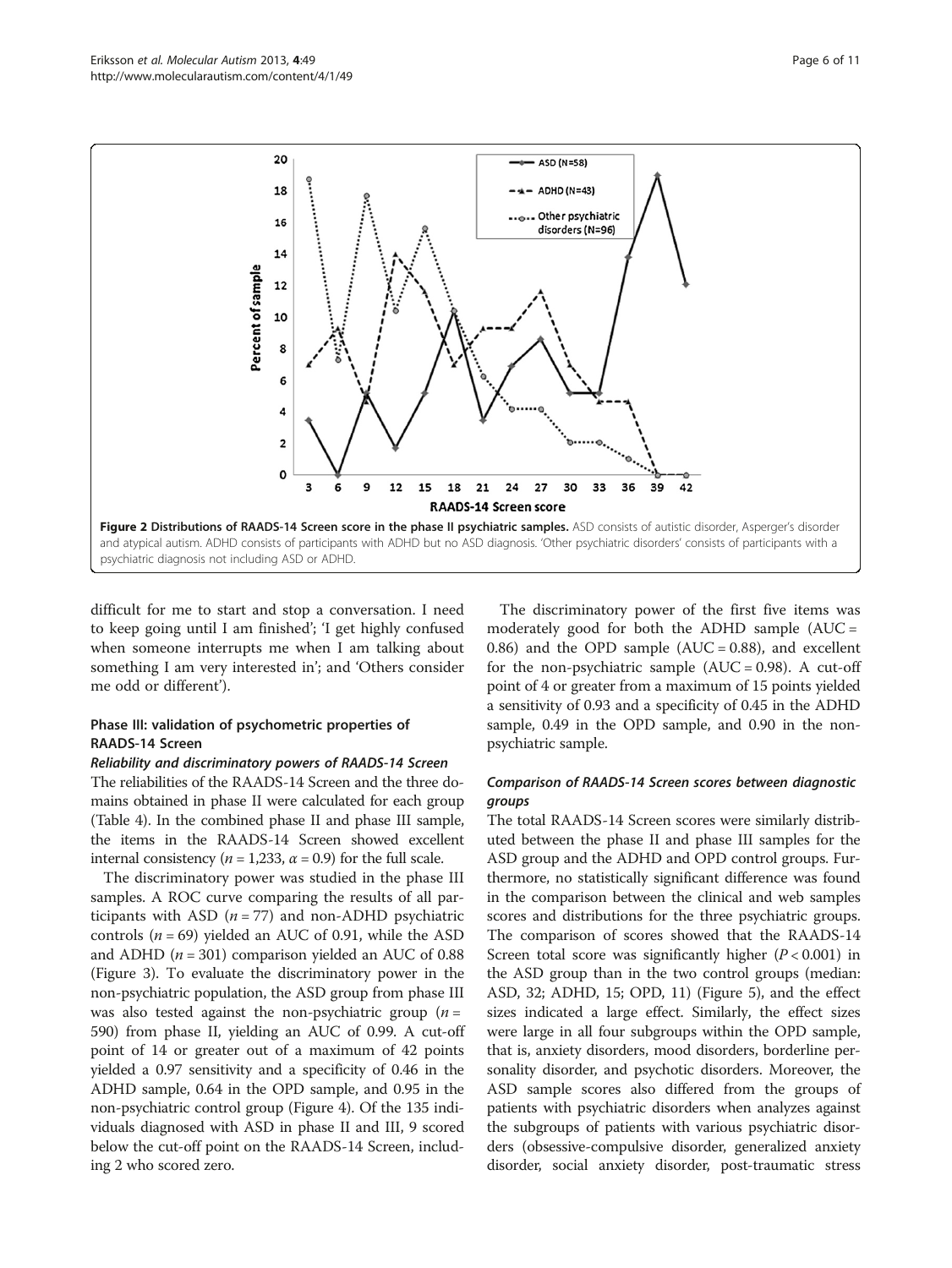| Phase                       | n   | Mean $\pm$ SD   | <b>RAADS-14 Screen score</b> |                  |                   | Internal consistency, $\alpha$ |                 |                 |                        |
|-----------------------------|-----|-----------------|------------------------------|------------------|-------------------|--------------------------------|-----------------|-----------------|------------------------|
|                             |     |                 | Median (range)               | M-W U $(z)^a$    | $r^{b}$           | F1 <sup>c</sup>                | F2 <sup>d</sup> | F3 <sup>e</sup> | <b>RAADS-14 Screen</b> |
| Phase II                    |     |                 |                              |                  |                   |                                |                 |                 |                        |
| <b>ASD</b>                  | 58  | $27.9 \pm 11.5$ | $30(0-42)$                   |                  | $\qquad \qquad =$ | 0.84                           | 0.67            | 0.63            | 0.88                   |
| ADHD                        | 43  | $17.5 \pm 9.5$  | $18(1-36)^{t}$               | $596.0$ $(-4.5)$ | 0.68              | 0.80                           | 0.42            | 0.51            | 0.77                   |
| Other psychiatric disorders | 95  | $11.9 \pm 8.3$  | $12 (0 - 39)^t$              | $772.5 (-7.5)$   | 0.57              | 0.75                           | 0.54            | 0.57            | 0.78                   |
| Non-psychiatric controls    | 590 | $3.9 \pm 4.6$   | $3(0-29)^{t}$                | $1528 (-11.6)$   | 0.48              | 0.65                           | 0.32            | 0.53            | 0.70                   |
| Total sample                | 792 | $7.4 \pm 9.3$   | $4(0 - 42)$                  |                  |                   | 0.86                           | 0.64            | 0.76            | 0.90                   |
| Phase III                   |     |                 |                              |                  |                   |                                |                 |                 |                        |
| <b>ASD</b>                  | 77  | $30.8 \pm 8.6$  | $32(8-42)$                   |                  |                   | 0.75                           | 0.62            | 0.62            | 0.80                   |
| ADHD                        | 301 | $15.4 \pm 9.3$  | $15(0-42)^{t}$               | $2824 (-10.3)$   | 0.59              | 0.73                           | 0.49            | 0.62            | 0.79                   |
| Other psychiatric disorders | 69  | $12.6 \pm 9.3$  | 11 $(0-39)^{t}$              | $467.5(-8.6)$    | 0.71              | 0.75                           | 0.40            | 0.76            | 0.84                   |
| Total sample                | 457 | $17.4 \pm 11.0$ | $16(0 - 42)$                 |                  |                   | 0.80                           | 0.58            | 0.73            | 0.86                   |

<span id="page-6-0"></span>Table 4 Scores on the RAADS-14 Screen, differences from the autism spectrum disorders (ASD) sample, and internal consistency

<sup>a</sup>Mann–Whitney *U*-test.<br><sup>b</sup>Effect size

**b**Effect size.

<sup>c</sup>Mentalizing Deficits items: 1, 4, 9, 11, 12, 13, 14.

<sup>d</sup>Sensory Reactivity items: 2, 7, 10.

<sup>e</sup>Social Anxiety items: 3, 5, 6, 8.

 $f$ P < 0.001.



and 3) the non-psychiatric group ( $n = 590$ , dotted line), AUC = 0.99.

disorder, major depression, bipolar I, bipolar II, brief psychosis, schizoaffective disorder, and schizophrenia) in the combined phase II and phase III samples. Furthermore, at item level, all 14 scores were lower (P < 0.002) in both the ADHD and OPD samples. Only in patients with social anxiety disorder were there two items that did not differ from ASD (items 5 and 6).

#### Gender differences

In the ASD, ADHD, and non-psychiatric samples, females obtained significantly higher scores than males in the sensory reactivity domain, suggesting higher sensory sensitivity in females, (Table [5](#page-8-0)). Conversely, non-psychiatric males scored higher than females in the mentalizing deficits and social anxiety domains.

#### **Discussion**

This study set out to develop and test a short selfevaluation questionnaire for assessing ASD in adults without intellectual disability. The RAADS-14 Screen, derived from the RAADS-R, showed good psychometric properties, and takes only a few minutes to complete, compared with up to 1 hour for the original RAADS-R. Notably, individuals with ASD scored high in all three domains comprising the RAADS-14 Screen, showing mentalizing deficits, increased social anxiety, and sensory oversensitivity, thus capturing characteristics typical of ASD. Thus we suggest the RAADS-14 Screen is a useful tool for screening adult psychiatric outpatients for an unrecognized ASD, which often exists comorbidly with other disorders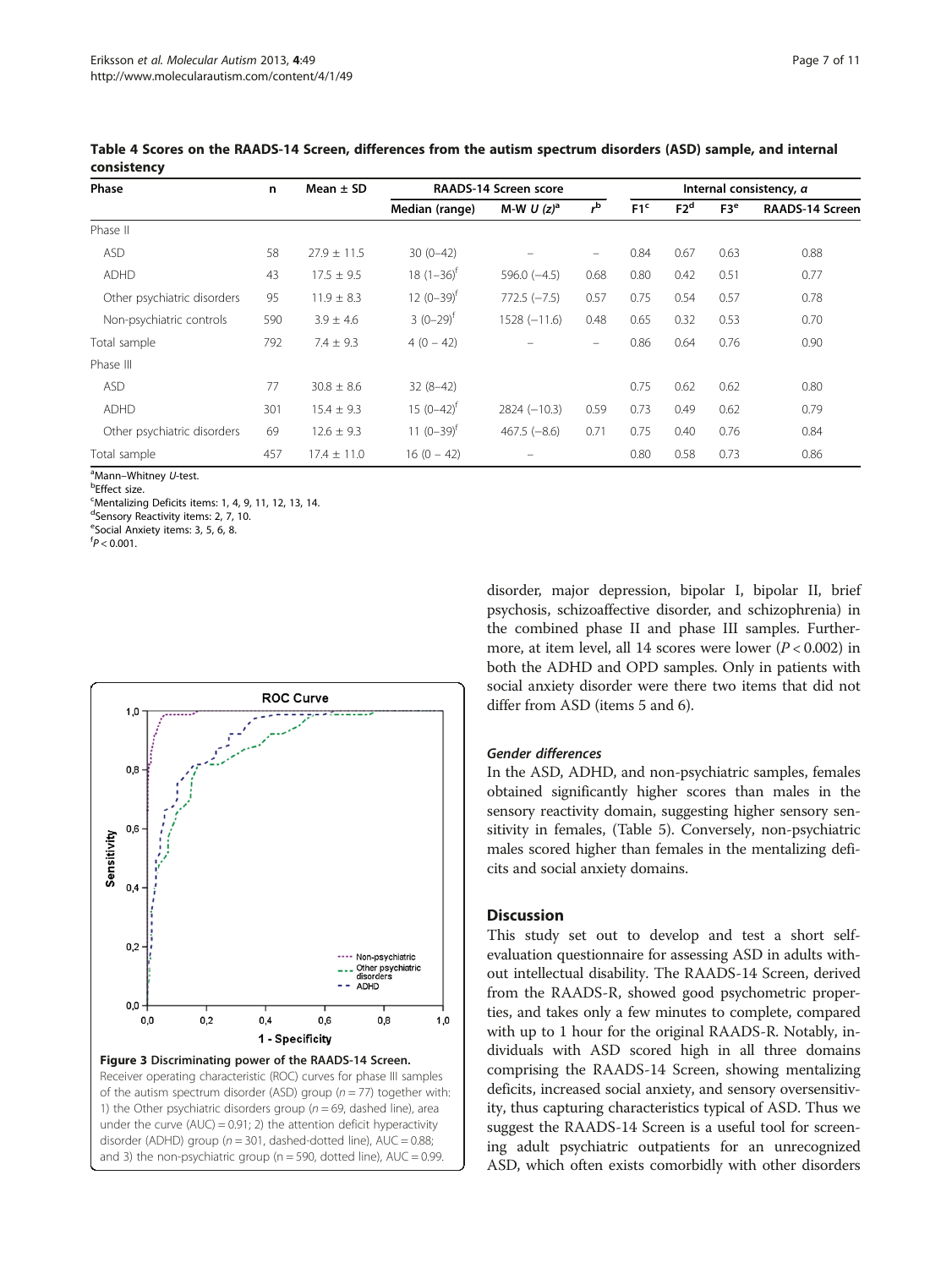<span id="page-7-0"></span>

such as major depression, obsessive-compulsive disorder, ADHD, and various anxiety disorders [\[2,3\]](#page-10-0).

The RAADS-14 Screen shows excellent discrimination abilities in the non-psychiatric population. Furthermore, because of its established capability to distinguish ASD from OPD, which may obscure the clinical picture, the RAADS-14 Screen also has extended screening utility. In the final sample, a cut-off score of 14 or above in the RAADS-14 Screen correctly identified 97% of the participants with ASD and excluded an incorrect ASD diagnosis in 46 to 64% of patients with ADHD or OPD.



Figure 5 Box plot of the RAADS-14 Screen score in the samples of phase III. The bottom and top of the box indicate the 25th and 75th percentiles, respectively. The whiskers extend to 1.5 times the height of the box (or to the minimum or maximum values). Circles denote values outside this range. Autism spectrum disorder (ASD) consists of autistic disorder, Asperger's disorder, and atypical autism. Attention deficit hyperactivity disorder (ADHD) consists of participants with ADHD but no ASD diagnosis. 'Other psychiatric disorders' consists of participants with a psychiatric diagnosis not including ASD or ADHD.

However, as described in the Introduction, some patients with OPD may also have undiagnosed ASD; it is therefore likely that some participants in the psychiatric control groups should have been diagnosed with ASD. If this is the case, the aforementioned specificity of 46 to 64% may be an underestimate.

Although the short versions of AQ are equally good at discrimination in the non-psychiatric population, they have not been tested as to whether they are useful for distinguishing ASD from overlapping psychiatric disorders. Moreover, the different versions of AQ aim to assess autistic traits in the general population, whereas the RAADS-14 Screen aims to spot ASD. Evaluations of the abridged versions of AQ have resulted in mean scores reaching around 50% of the total AQ score in a normal population sample for the 28 item version, and 28% in the 10 item version [[6,7](#page-10-0)], whereas healthy controls only reach a mean score of 9% of the total RAADS-14 Screen score. In addition, sensory reactivity, included in the diagnostic criteria for DSM-5, is not included in the AQ 28 item version, and comprises only one item in the AQ-10 version, compared with three items in the RAADS-14 Screen.

The first five items in the RAADS-14 Screen could serve as initial rapid screen. A cut-off score of 4 or above out of a possible maximum score of 15 correctly diagnosed 93% of the patients with ASD, while 45 to 49% of the psychiatric controls were (presumably) correctly excluded as having ASD. These first items may provide sufficient information when time is very limited, or when the patient is reluctant or unable to respond to many questions.

Out of 135 patients with ASD in phases II and III, 9 scored below the cut-off for ASD, including 2 individuals that scored zero points. As it seems highly unlikely that a person with ASD would not have any of the core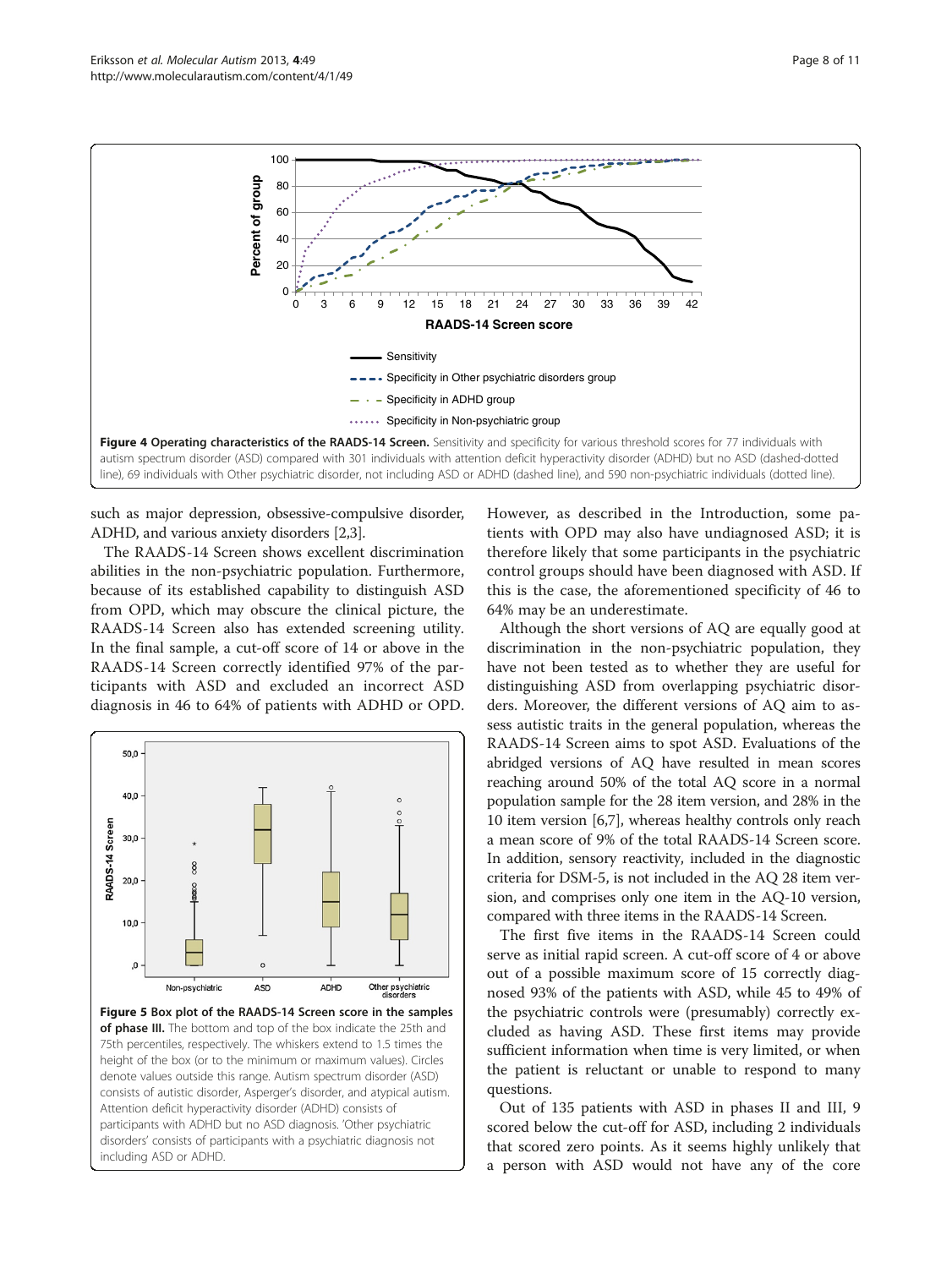| Sample <sup>a</sup>         | Sex | n   | RAADS-14-Screen | <b>Mentalizing deficits</b> | Social anxiety          | <b>Sensory reactivity</b> |  |  |  |
|-----------------------------|-----|-----|-----------------|-----------------------------|-------------------------|---------------------------|--|--|--|
|                             |     |     | Median (range)  |                             |                         |                           |  |  |  |
| Non-psychiatric             | M   | 105 | 3 (0 to 19)     | 1 (0 to $13$ ) <sup>b</sup> | 1 (0 to 8) <sup>c</sup> | 0(0 to 6)                 |  |  |  |
|                             | F   | 400 | 2.5 (0 to 29)   | 0(0 to 19)                  | 0(0 to 10)              | $0(0 to 9)^b$             |  |  |  |
| <b>ASD</b>                  | M   | 64  | 30 (0 to 42)    | 15 (0 to 21)                | 9.7 (0 to 12)           | 6(0 to 9)                 |  |  |  |
|                             | F   | 66  | 34 (9 to 42)    | 18 (3 to 21)                | 9(0 to 12)              | $8(3-9)^d$                |  |  |  |
| <b>ADHD</b>                 | M   | 127 | 15 (0 to 36)    | 7 (0 to 21)                 | 3(0 to 12)              | 3(0 to 9)                 |  |  |  |
|                             | F   | 185 | 15 (0 to 42)    | 8 (0 to 21)                 | 3(0 to 12)              | 3 (0 to 9) <sup>d</sup>   |  |  |  |
| Other psychiatric disorders | M   | 64  | 11.5 (0 to 33)  | 4(0 to 21)                  | 4(0 to 11)              | 2(0 to 9)                 |  |  |  |
|                             | E   | 95  | 12 (0 to 39)    | 5 (0 to 21)                 | 2(0 to 12)              | 3(0 to 9)                 |  |  |  |

<span id="page-8-0"></span>Table 5 Scores of the RAADS-14 Screen and subscales for males and females

ADHD, attention deficit hyperactivity disorder; ASD, autism spectrum disorder.

<sup>a</sup>Samples selected from phases II and III combined.

 $\overline{P}P < 0.05$ ,  $\overline{P} < 0.01$ ,  $\overline{P} < 0.001$ , differences are indicated in the sex with the higher score.

symptoms mentioned in the questionnaire, other reasons such as lack of insight, misinterpretation, or unwillingness to endorse any of the statements are more likely. This highlights the benefits of having a clinician present during the completion of the questionnaire, both for explaining the statements to the patient if needed, and for assessing the congruity between the observed symptoms and the responses in the questionnaire.

#### Endorsement patterns in the different diagnostic groups

For validity, based on the magnitude, pattern, and significance of difference of the items between the ASD group and the clinical control groups, the RAADS-14 Screen has good validity for criteria and convergence. With regard to the ADHD group, the differences were smaller, although still clinically meaningful. This lower difference could be an indicator of some items being discriminators for earlyonset neurodevelopmental disorders in general, rather than ASD specifically. It could also be due to the fact that many individuals with ADHD have co-existing autistic traits [[12,13](#page-10-0)].

The items in the social anxiety domain overlapped with symptoms suggestive of social anxiety disorder. The responses to two of these items (I often don't know how to act in social situations' (item 5) and 'I can chat and make small talk with people' (item 6)) were similar between the patients with social anxiety disorder and the ASD group. People with ASD exhibit deficits in social skills, and often experience peer rejection, which may induce social anxiety. In addition, a large difference in the total RAADS-14 Screen scores meant that the ASD and social anxiety disorder groups were clearly distinguishable. Compared with patients with other anxiety disorders, the ASD group scored higher on all the social anxiety items, indicating to the importance of taking all domains into consideration when using the RAADS-14 Screen.

#### Factor structure

Based on Cronbach's alpha, the internal consistency of the factors in the identified three-factor structure exceeded 0.7 for all clinical groups, the recommended minimum level for group comparisons in clinical studies [[14](#page-10-0)]. These factors were characterized as mentalizing deficits, sensory reactivity, and social anxiety. In the DSM-5 for ASD [[15](#page-10-0)], the A criteria 'Persistent deficits in social communication and social relatedness across contexts' include descriptions that are congruent with eight items in the mentalizing deficits and social anxiety domains on the RAADS-14 Screen. The B criteria 'Restricted, repetitive patterns of behavior, interests, or activities' correspond with a total of five items in the mentalizing deficits and the sensory reactivity domains. Stereotypies is the only DSM-5 item that is not covered by the RAADS-14 Screen; however, self-reported stereotypies may not be a valid option for estimating their presence, because individuals are often unaware of having them. Together, these results suggest that the RAADS-14 Screen will be useful when diagnosing people according to the DSM-5 criteria for ASD (Table [3](#page-4-0)).

#### Construct validity

The mentalizing deficit domain of the RAADS-14 Screen includes all the items from the original RAADS-R circumscribed interests' domain, half of the items from the social relatedness domain, and one language item. The items from the circumscribed interests RAADS-R domain were all related to an ability to change from an internal to an external focus, which fits well into a domain of mentalizing deficits. In addition, four of the social relatedness items, relating to understanding social codes and reading body language, and one language item assessing the mentalizing skill of making a distinction between the literal and intended meanings of sentences, fit nicely into the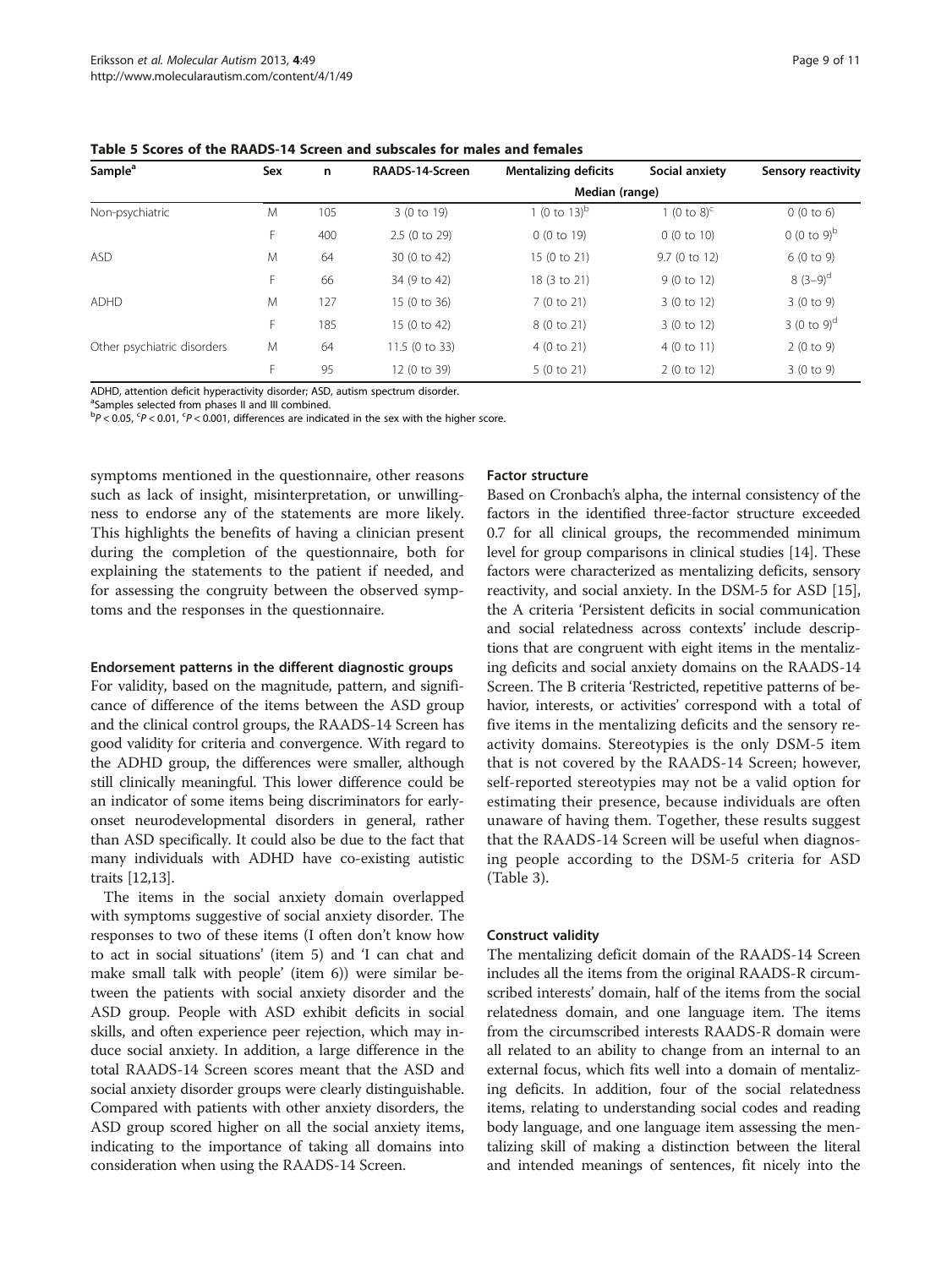new mentalizing deficit domain. Another four social relatedness items and one language item describe feelings of social awkwardness and inabilities, thus they formed the second domain, social anxiety. Finally, the sensory motor domain of the RAADS-R was not compromised by the new factor structure, but none of the pure motor function items in the RAADS-R was sufficiently discriminative of ASD to be included in the RAADS-14 Screen. Although poor gross motor skills are common in ASD, it is by no means specific to any psychiatric disorder, and children with emotional, behavioral, and pervasive developmental disorders often exhibit gross motor problems [[16](#page-10-0)].

#### Gender difference

In the non-psychiatric disorders group, females had fewer mentalizing deficits and social anxiety than males. Notably, a reverse trend was found in the ASD group, with females scoring higher than males in the mentalizing deficits domain. Both findings are consistent with the Swedish RAADS-R validation study [[9\]](#page-10-0). The former findings support the extreme male brain theory for autism, that, in general, males have more cognitive autistic traits than females [[17](#page-10-0)]. The reason for poorer mentalizing skills in females with ASD compared with males is intriguing. Possibly, females with ASD have greater insight into their behaviors, and thus endorse autistic symptoms more readily than the males. The scores of the psychiatric controls in the mentalizing deficits and social anxiety domains were independent of gender. However, females scored higher than males in the sensory reactivity domain, across all groups, supporting the gender differences in sensitivity to noise and touch that have been reported in earlier studies [\[18](#page-10-0),[19\]](#page-10-0).

Some methodological limitations should be noted. Selection bias is always a crucial issue in clinical research. In order to include a representative population of patients, a desirable design for a validity study would be to collect data from all psychiatric patients visiting a clinic in a certain time period; however, this design does not protect against selection bias. For prospective research studies, informed written consent from the patient is a prerequisite, and this may result in attrition due to a reluctance to participate [\[20\]](#page-10-0). Further selection bias could be related to the variability in frequency of consultations; some patients rarely visit the clinic even if they are severely ill, whereas others are frequent visitors. In the present study, selection bias is difficult to estimate because the collection of patient data was performed by a number of clinicians across the country, and through web pages directed towards people with psychiatric diagnoses. However, the option to respond via a web survey may enable responses from patients who, for different reasons (such as poor executive skills), rarely visit the clinic, thus possibly improving the representativeness of

our sample. The inclusion of a number of highly specialized psychiatric clinics was also chosen to broaden the spectrum of patients compared with a general psychiatric clinic. Another limitation is the lack of confirmatory assessments to confirm or exclude diagnoses, but Swedish clinical practice is to use reliable diagnostic instruments. The truthfulness of the web respondents is supported by the fact that their scores were not different from those of the clinical samples. The 16 suspected outliers in the non-psychiatric group indicate that some of these subjects actually have an undiagnosed psychiatric disorder. Although a weakness of the study, it makes it plausible that the specificity in this group is even better. Although the ASD sample was not matched for gender, age, or intelligence in the comparison samples, the age distributions of all three psychiatric samples were roughly the same. Moreover, 10% of the participants did not state their gender; this may have had an influence on the gender difference results. Finally, as the DSM-5 was introduced after the completion of the current study, the RAADS-14 Screen was inevitably validated in psychiatric patients diagnosed according to the DSM-IV-TR. However, all items included in the RAADS-14 Screen are applicable for the DSM-5 ASD criteria, suggesting a utility for the RAADS-14 Screen beyond DSM-IV. The RAADS-14 Screen printout version with instructions to the clinician is available as an Additional file 1.

#### Conclusions

The current study supported the construct validity, convergent validity, and internal consistency reliability in the three-factor structure of the RAADS-14 Screen. This abridged version of the RAADS-R is a promising measure for screening for ASD in psychiatric outpatients, in whom comorbidities may confuse the diagnostic process. The higher the RAADS-14 Screen score, the more reason to perform a full evaluation. This self-rating questionnaire takes only a few minutes to complete, identifies most patients with ASD while excluding approximately 50% of non-ASD patients, using the suggested cut-off point of 14. A rapid clinician review of the questionnaire together with the patient may clarify ambiguities, and further improve the efficacy of the screening.

#### Additional file

[Additional file 1:](http://www.biomedcentral.com/content/supplementary/2040-2392-4-49-S1.pdf) RAADS-14 Screen.

#### Abbreviations

ADHD: Attention deficit/hyperactivity disorder; ASD: Autism spectrum disorder; AQ: Autism spectrum quotient; AUC: Area under the curve; RAADS-R: Ritvo autism and asperger diagnostic scale-revised; ROC: Receiver operating characteristics.